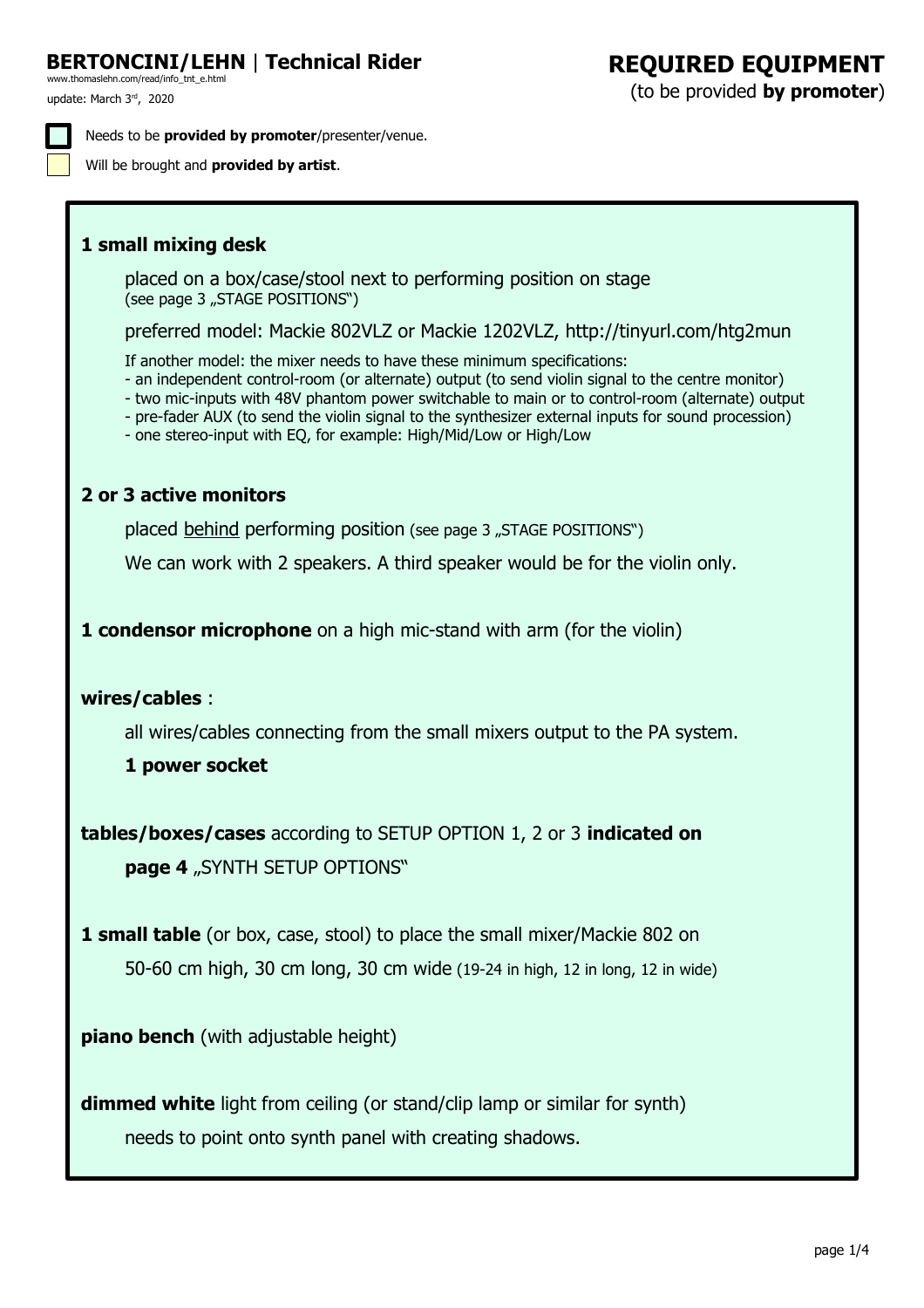## **BERTONCINI/LEHN** | **Technical Rider**

Needs to be **provided by promoter**/presenter/venue. Will be brought and **provided by artist**.

#### **violin**

#### **synthesizer**

modell: EMS Synthi AKS (inlcuding EMS KS touch-keyboard) <https://tinyurl.com/y77cmmky>

#### **1 stereo volume pedal**

modell: Boss FV-50L, <https://tinyurl.com/y862os9e>

# **4 TS wires** (unbalanced quarter inch jack cables)

connecting: synth > volume pedal > mixer

### **2 TRS - XLR male adaptor wires (15 cm)**

in case needed for small mixer's output

**1 piece of wood** to put synth in angled position

#### **contacts**

Thomas Lehn, [mail@thomaslehn.de](mailto:mail@thomaslehn.de) , [www.thomaslehn.com](http://www.thomaslehn.com/)

Tiziana Bertoncini, [tiziana.bertoncini@gmx.it](mailto:tiziana.bertoncini@gmx.it)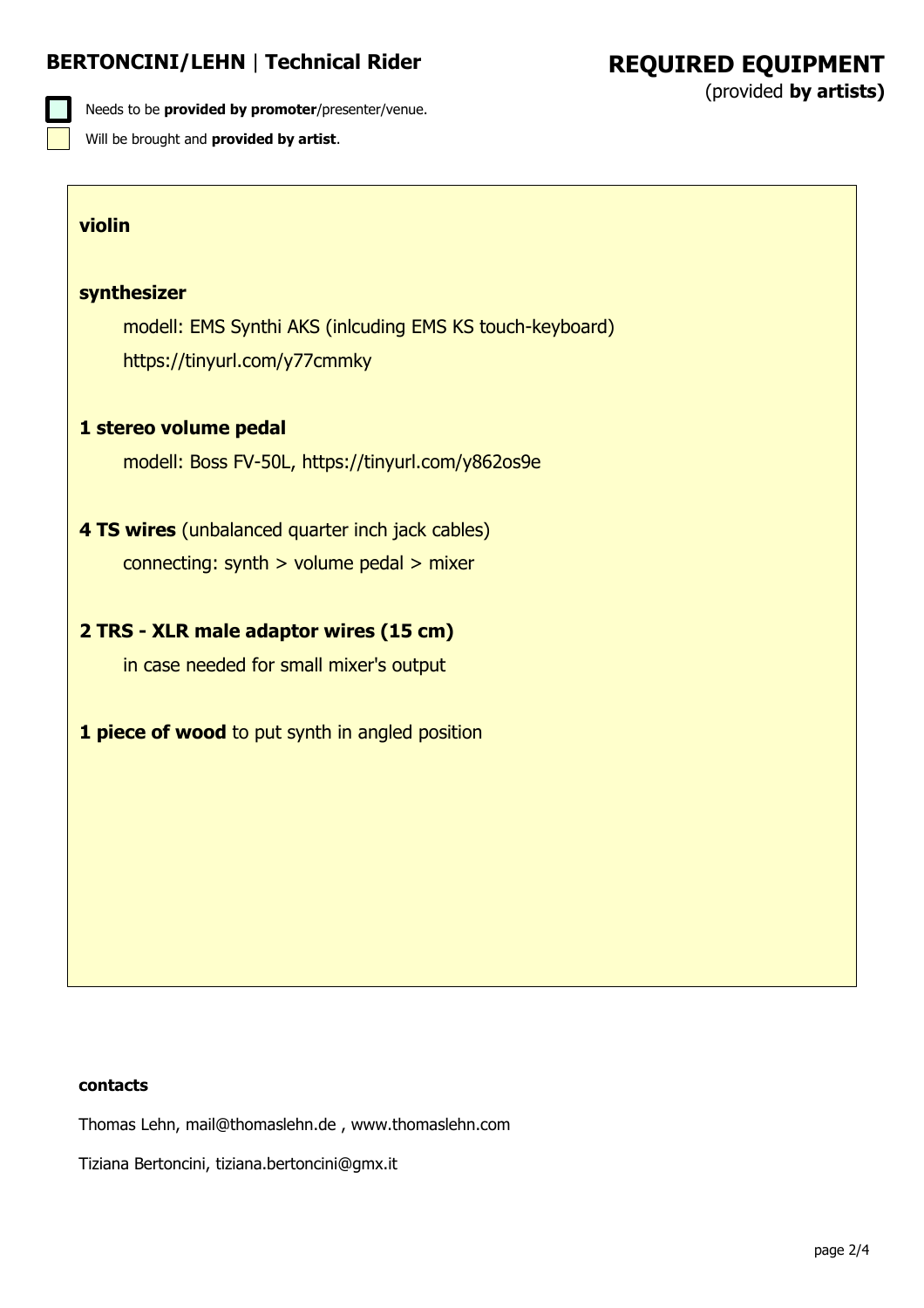# **BERTONCINI/LEHN** | **Technical Rider**

Needs to be **provided by promoter**/presenter/venue.

(synth/mixer/quad-controller/computer)

Will be brought and **provided by artist**. **Example 20 and Setup Option 1** (see page 3)]





**A udie nce**

**monitor centre** (violin)

**monitor left** (synth L)